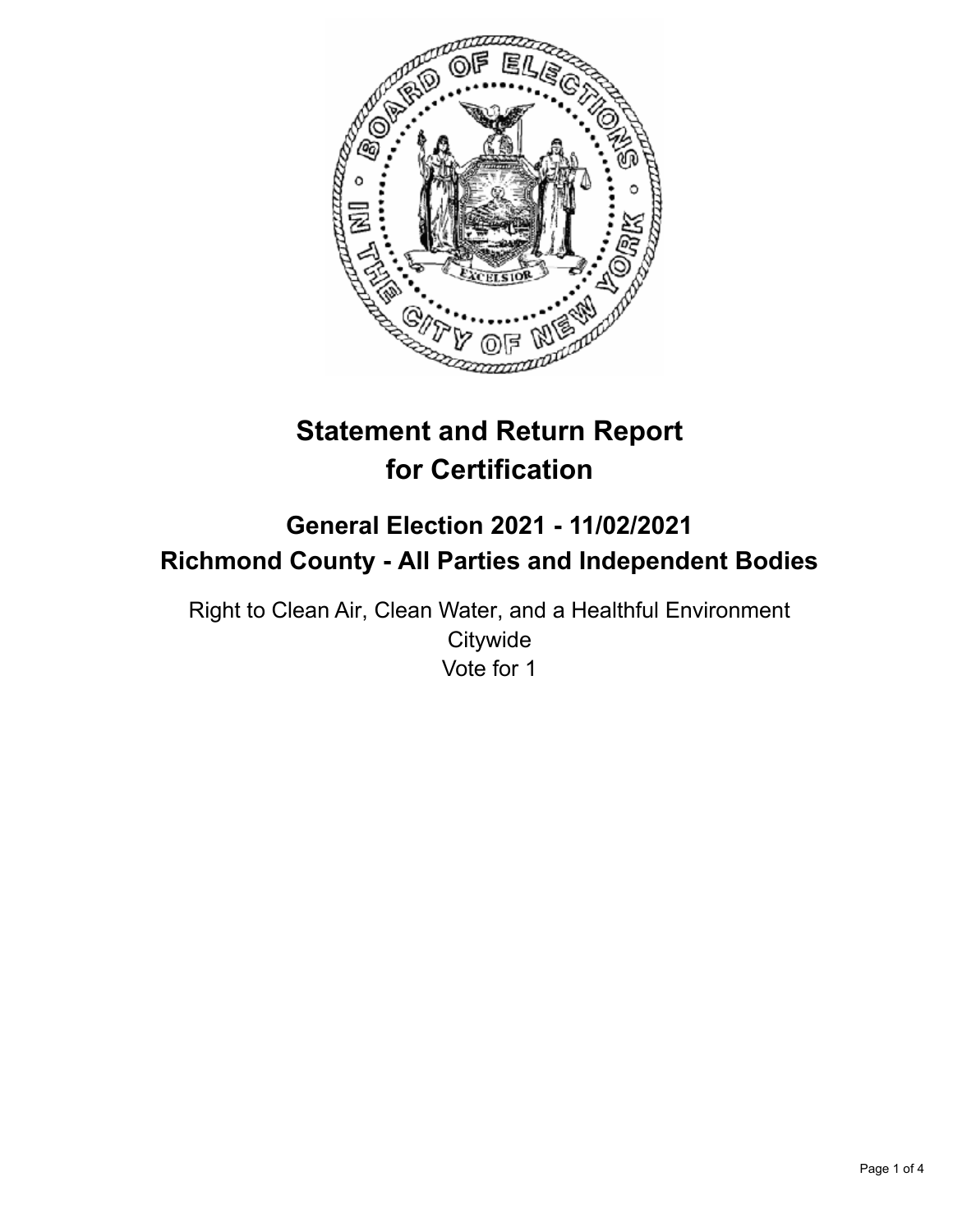

### **Assembly District 61**

| <b>PUBLIC COUNTER</b>                                    | 21,312 |
|----------------------------------------------------------|--------|
| <b>MANUALLY COUNTED EMERGENCY</b>                        | 0      |
| ABSENTEE / MILITARY                                      | 1,312  |
| AFFIDAVIT                                                | 81     |
| <b>Total Ballots</b>                                     | 22,705 |
| Less - Inapplicable Federal/Special Presidential Ballots | 0      |
| <b>Total Applicable Ballots</b>                          | 22,705 |
| <b>YES</b>                                               | 15,587 |
| NO.                                                      | 4,698  |
| <b>Total Votes</b>                                       | 20,285 |
| Unrecorded                                               | 2.420  |

## **Assembly District 62**

| <b>PUBLIC COUNTER</b>                                    | 35,072 |
|----------------------------------------------------------|--------|
| <b>MANUALLY COUNTED EMERGENCY</b>                        | 2      |
| ABSENTEE / MILITARY                                      | 1,435  |
| <b>AFFIDAVIT</b>                                         | 198    |
| <b>Total Ballots</b>                                     | 36,707 |
| Less - Inapplicable Federal/Special Presidential Ballots | 0      |
| <b>Total Applicable Ballots</b>                          | 36,707 |
| <b>YES</b>                                               | 18,183 |
| NO.                                                      | 14,381 |
| <b>Total Votes</b>                                       | 32,564 |
| Unrecorded                                               | 4.143  |

### **Assembly District 63**

| <b>PUBLIC COUNTER</b>                                    | 24,967   |
|----------------------------------------------------------|----------|
| <b>MANUALLY COUNTED EMERGENCY</b>                        | $\Omega$ |
| ABSENTEE / MILITARY                                      | 1,484    |
| <b>AFFIDAVIT</b>                                         | 94       |
| <b>Total Ballots</b>                                     | 26,545   |
| Less - Inapplicable Federal/Special Presidential Ballots | 0        |
| <b>Total Applicable Ballots</b>                          | 26,545   |
| <b>YES</b>                                               | 15,402   |
| NO.                                                      | 8,093    |
| <b>Total Votes</b>                                       | 23,495   |
| Unrecorded                                               | 3.050    |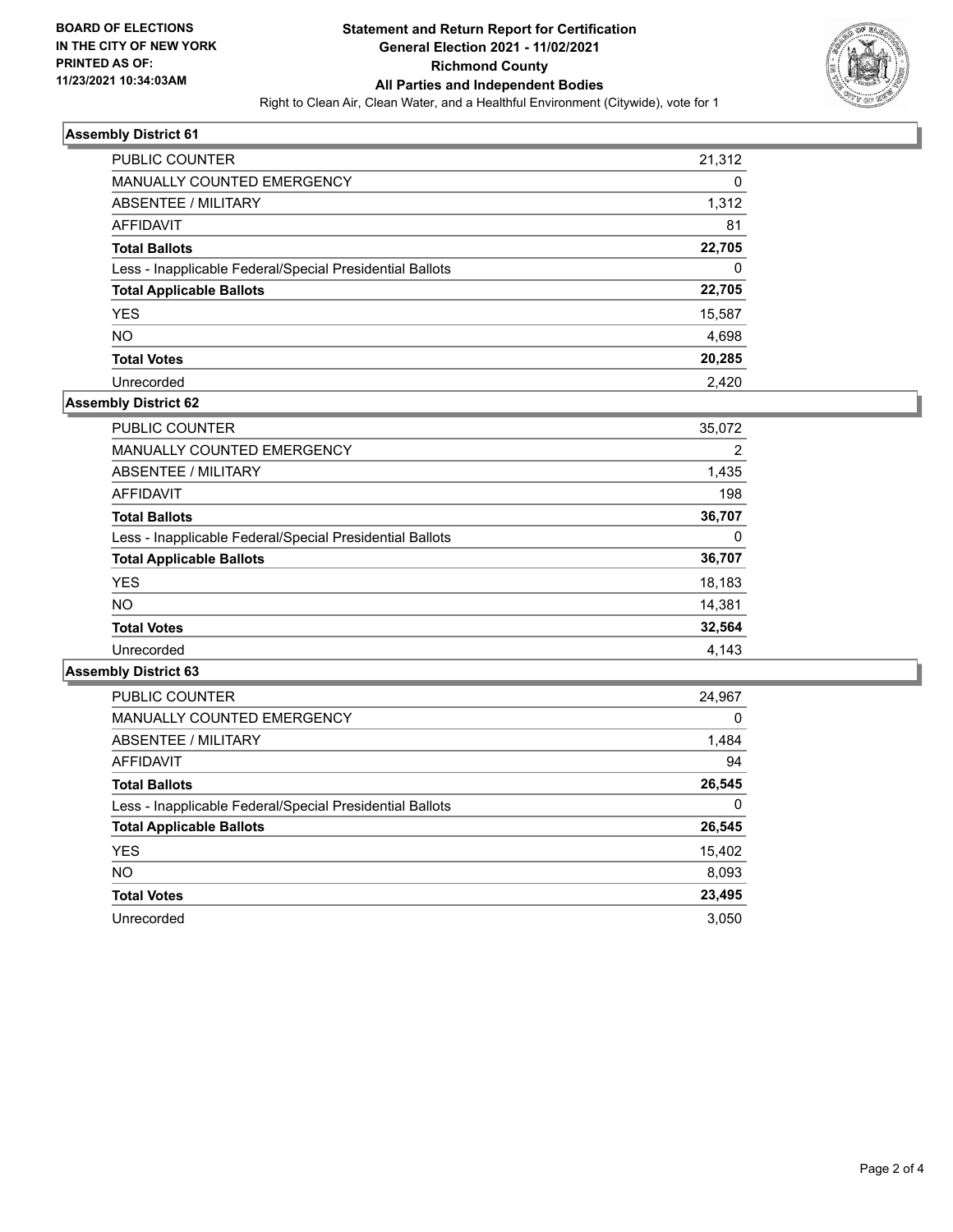

## **Assembly District 64**

| <b>PUBLIC COUNTER</b>                                    | 20,097 |
|----------------------------------------------------------|--------|
| <b>MANUALLY COUNTED EMERGENCY</b>                        | 0      |
| ABSENTEE / MILITARY                                      | 1,019  |
| <b>AFFIDAVIT</b>                                         | 90     |
| <b>Total Ballots</b>                                     | 21,206 |
| Less - Inapplicable Federal/Special Presidential Ballots | 0      |
| <b>Total Applicable Ballots</b>                          | 21,206 |
| YES                                                      | 11,174 |
| NO.                                                      | 7,353  |
| <b>Total Votes</b>                                       | 18,527 |
| Unrecorded                                               | 2.679  |
|                                                          |        |